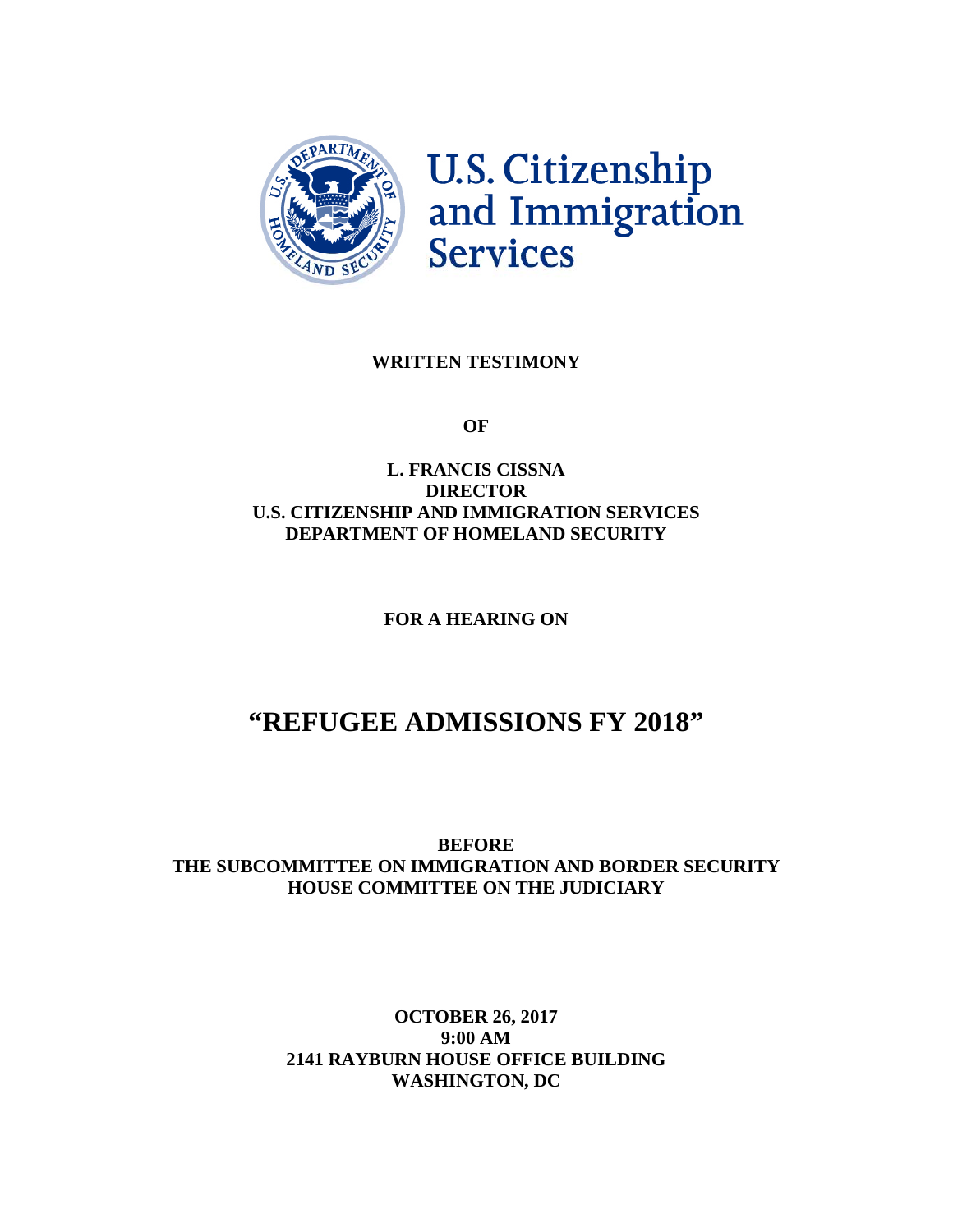Mr. Chairman, Ranking Member, and distinguished Members of the Committee, thank you for the opportunity to testify at today's hearing on the refugee admissions program, with particular emphasis on admissions for Fiscal Year (FY) 2018. My name is Francis Cissna, and I am the Director of U.S. Citizenship and Immigration Services (USCIS). My testimony today will describe USCIS' role in refugee resettlement generally, the screening measures and safeguards that the U.S. Refugee Admissions Program (USRAP) employs, screening enhancements that have been adopted since January, and the results of the recent review of the USRAP pursuant to President Trump's Executive Order 13780.

There have been a number of significant developments with regard to refugee processing during the past fiscal year that I will highlight. Furthermore, because the United States' humanitarian efforts include providing asylum to tens of thousands of asylum-seekers who are already in the United States, I will also address USCIS' asylum work.

USCIS' mission, in coordination with other federal agencies, is to fulfill the humanitarian goals of the USRAP to offer resettlement opportunities to *eligible* refugees, while prioritizing national security and the integrity of the program. USCIS works in close partnership with our component colleagues within the Department of Homeland Security (DHS), the law enforcement and intelligence communities, as well as with the Department of State's Bureau of Population, Refugees, and Migration (PRM).

We are committed to both deterring and detecting fraud to maintain the integrity of the refugee resettlement program, as well as to rigorously employing and enhancing the security measures necessary to safeguard our nation. On March 6, 2017, President Trump issued Executive Order 13780, *"Protecting the Nation from Foreign Terrorist Entry into the United States*". That document states, "*[i]*t is the policy of the United States to protect its citizens from terrorist attacks, including those c*ommitted by foreign nationals.* The screening and vetting protocols and procedures associated with the visa-issuance process *and the USRAP* play a crucial role in detecting foreign nationals who may commit, aid, or support acts of terrorism and in preventing those individuals from entering the United States. It is therefore the policy of the United States to improve the screening and vetting protocols and procedures associated with the visa-issuance process and the USRAP."

While the Executive Order has been the subject of litigation and portions of it have been enjoined for periods of time, USCIS has worked aggressively to strengthen the integrity of the USRAP, consistent with its legal obligations. The USRAP has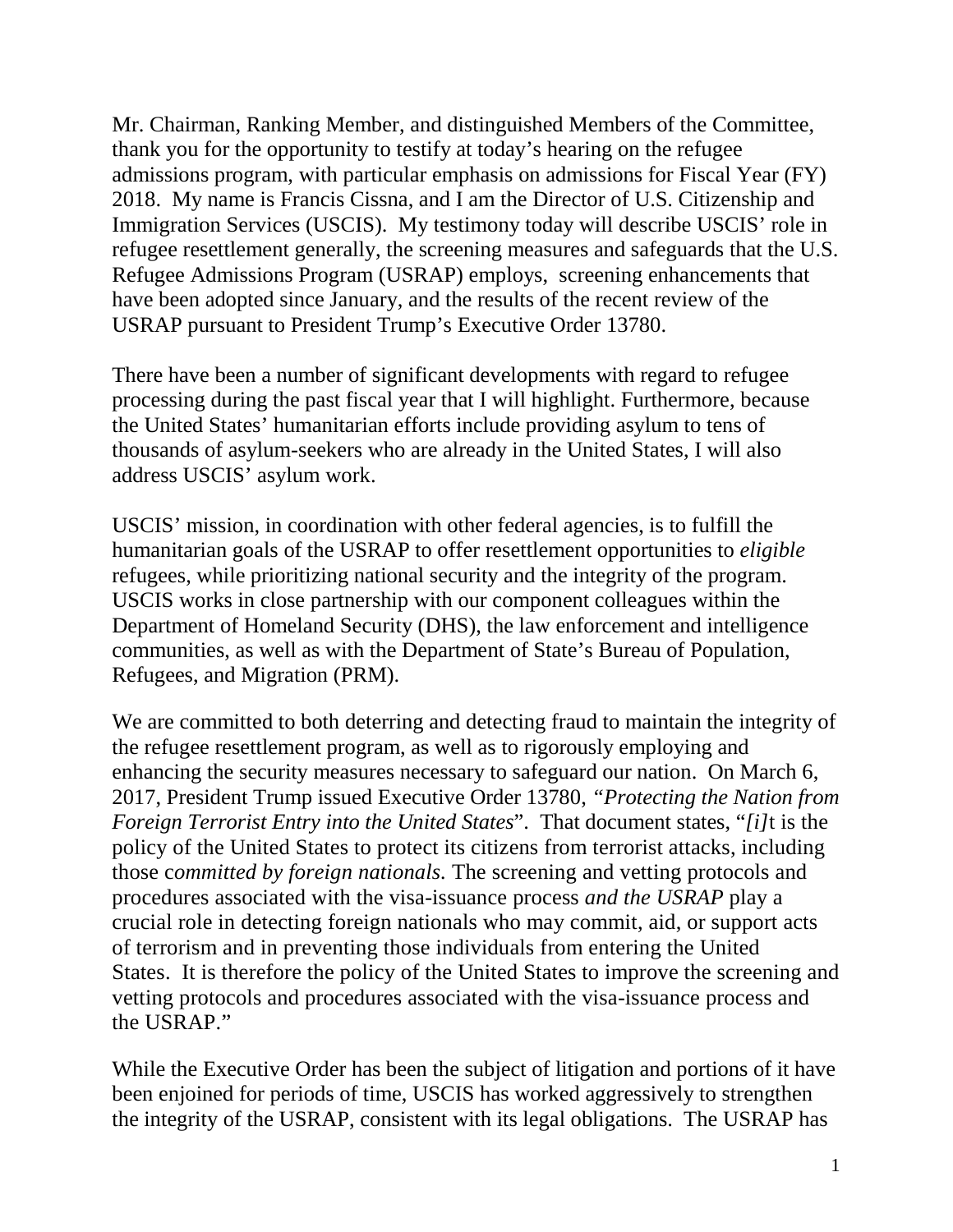forged strong and deep relationships with colleagues in the law enforcement, national security, and intelligence communities, and we continue to benefit enormously from their expertise, analysis, and collaboration. It simply would not be possible for us to support a resettlement program without these partnerships.

Pursuant to Executive Order 13780, USCIS and these interagency partners engaged in a 120-day review process that ran through October 24, 2017, to review the refugee resettlement application and adjudication process to determine what additional procedures should be employed to ensure that refugees coming to the United States do not pose a threat to the security and welfare of our nation. The Secretary of State convened a working group to implement the review process under section 6(a) of Executive Order 13780. This review was informed by the development of uniform baseline screening and vetting standards and procedures for all travelers under section 5 of Executive Order 13780. The section 6(a) working group compared the process for screening and vetting refugees with the uniform baseline standards and procedures established by the section 5 working group. The section 6(a) working group identified several ways to enhance the process for screening and vetting refugees and began implementing those improvements. The review process for refugees required by Executive Order 13780 has made our Nation safer.

I look forward to sharing the results of that review process with you in more detail.

# **Refugee Resettlement Case Processing**

The USRAP is a shared operational responsibility of USCIS and the State Department, among other agencies. The State Department is responsible for the overarching coordination and management of the USRAP. As outlined by section 207 of the Immigration and Nationality Act, this work is guided each year by a Presidential determination, which sets the refugee admissions ceiling, following consultations with Congress. USCIS is responsible for conducting inperson interviews with applicants abroad to determine their eligibility for refugee status. This determination includes whether the applicants are credible, meet the refugee definition, and are otherwise admissible to the United States under U.S. law.

To maximize flexibility and program integrity, in 2005, USCIS created the Refugee Corps, a cadre of specially-trained USCIS officers who are dedicated to adjudicating applications for refugee status overseas. The Refugee Corps officers are based in Washington, D.C., but travel around the world to conduct in-person interviews. In addition, USCIS has a small number of officers posted at embassies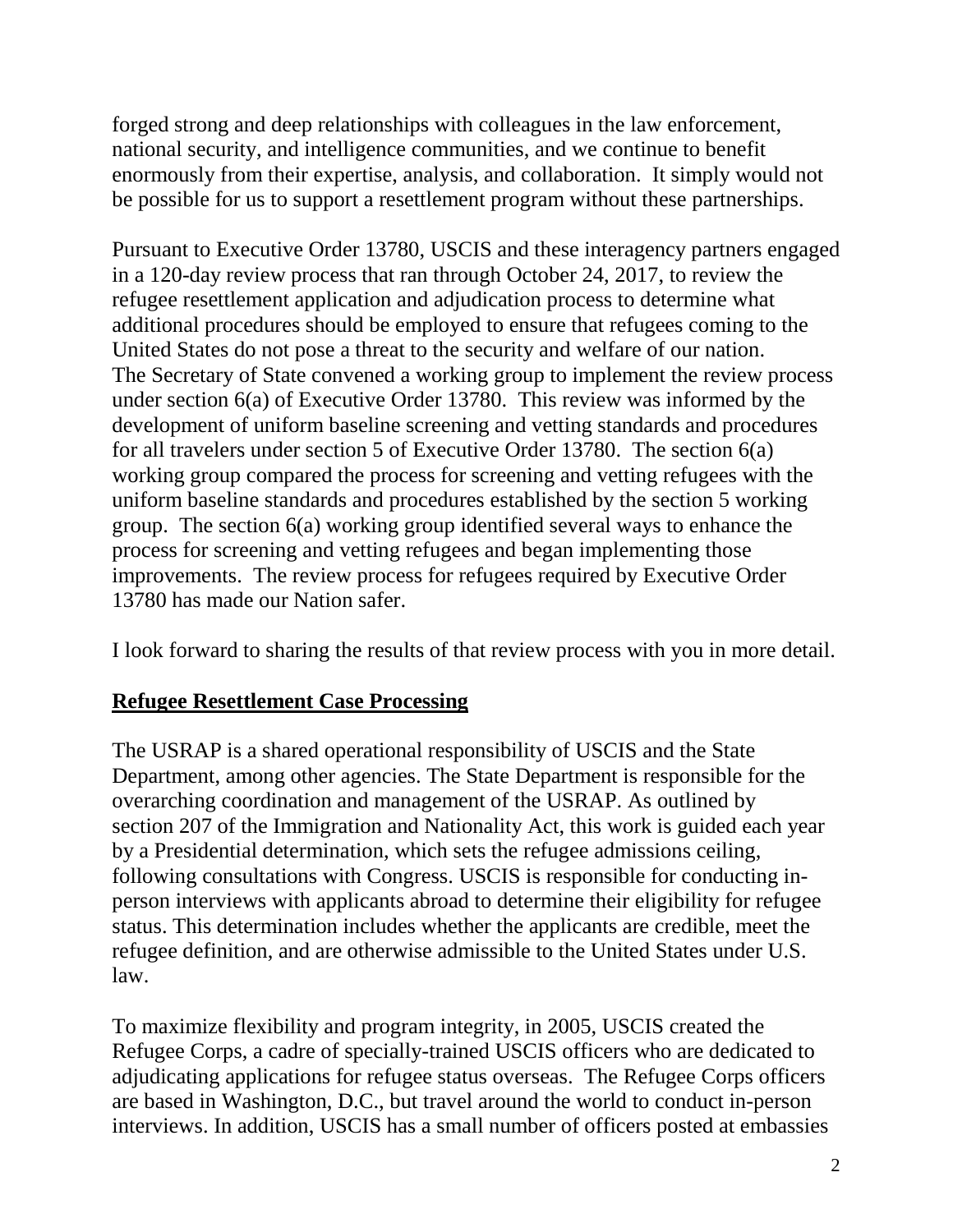overseas who conduct refugee adjudications, among other duties. From time to time, we assign specially-trained officers from other programs – such as the Asylum Corps, Office of the Chief Counsel, and Administrative Appeals Office – to supplement the Refugee Corps. Using this model, USCIS has been able to respond to an increasingly diverse applicant pool within the refugee admissions program. In FY 2017, USCIS personnel worked refugee cases in 53 countries.

Recognizing that a well-trained cadre of officers is critical to protecting the integrity of the refugee process, we have focused our efforts on providing the highest quality training. In addition to the basic training required of all USCIS officers, refugee officers receive an additional five weeks of specialized training that includes comprehensive instruction on refugee law, grounds of inadmissibility, fraud detection and prevention, security protocols, interviewing techniques, credibility analysis, and country conditions research. Before deploying overseas, officers also receive pre-departure training, which focuses on the specific population that they will be interviewing. This training includes information on the types of refugee claims that they are likely to encounter, detailed country of origin information, and updates on any fraud trends or identified security issues. USCIS officers who adjudicate Iraqi or Syrian refugee applications are required to receive an additional five-day training course on country-specific issues, including briefings from outside experts from the law enforcement, intelligence, policy, and academic communities.

To fully explore refugee claims and to identify possible grounds of ineligibility, specially-trained USCIS officers conduct an in-person, in-depth interview of every principal refugee applicant. The officer assesses the credibility of the applicant and evaluates whether the applicant's testimony is consistent with known country conditions. These officers also interview each accompanying family member age 14 and older. All applicants must establish admissibility to the United States before they may be included in an approved case. In addition, refugee applicants are subject to robust security screening protocols to identify potential fraud, criminal history, or national security issues. All refugee status determinations made by interviewing officers undergo supervisory review before a final decision is made. Under agency policy, certain categories of sensitive cases – including certain national security-related cases – must also be submitted for review and concurrence to the USCIS Refugee Affairs Division Headquarters prior to the issuance of a decision in the case. This allows Headquarters staff to conduct additional research, liaise with law enforcement or intelligence agencies, or consult with an outside expert before finalizing the decision.

## **Security Checks**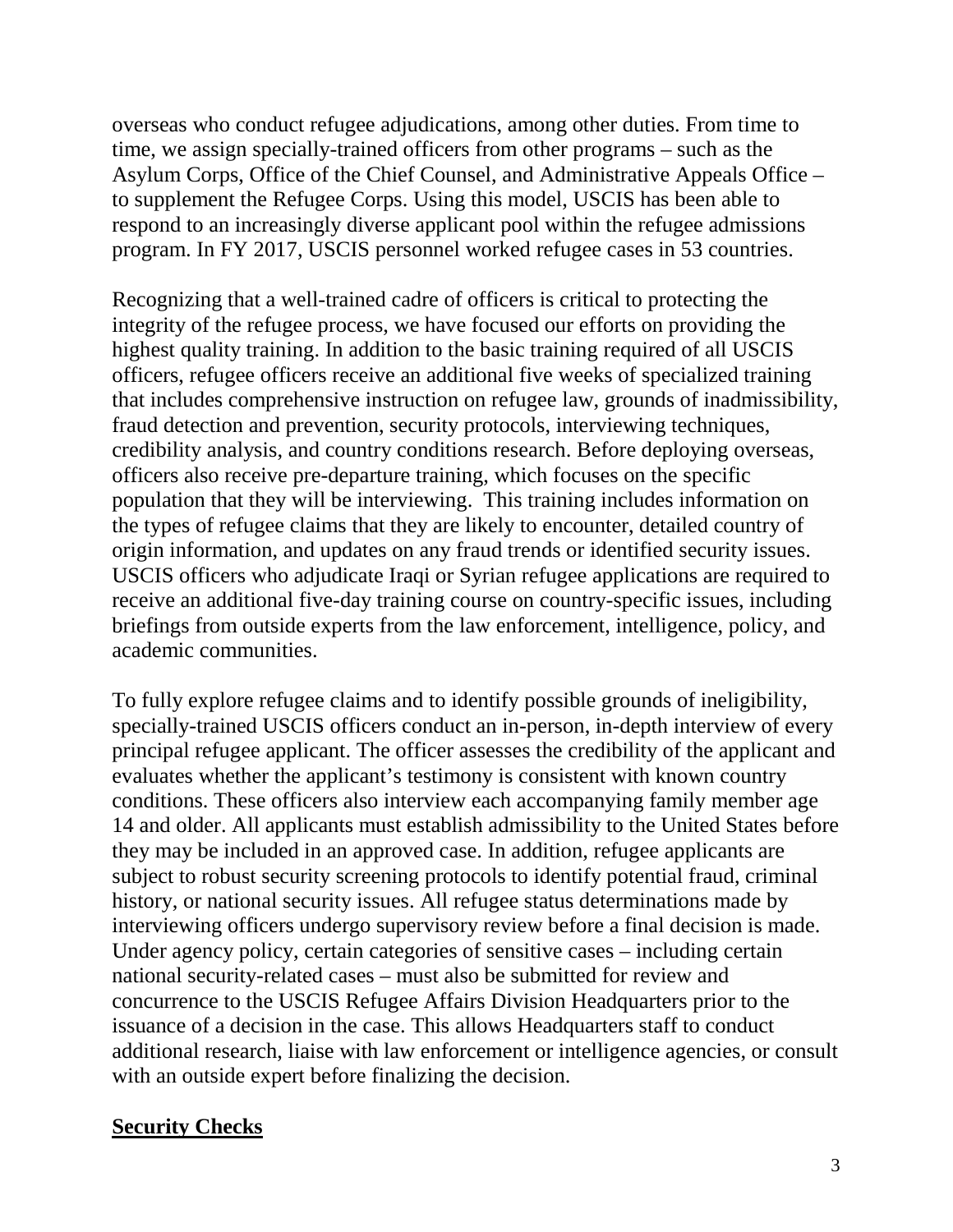All refugees entering the United States are subject to stringent security checks and are admitted only after successfully completing that screening process. A refugee applicant is not approved for travel until the results of all required security checks have been obtained and cleared. Certain enhancements were initially deployed in connection with particular refugee populations. However, some enhancements are now being applied more broadly to applicants of all nationalities. There are plans to further expand these safeguards in the future.

All available biographic and biometric information is vetted against a broad array of law enforcement, immigration, intelligence community, and other relevant databases to help confirm a refugee applicant's identity, check for any criminal or other derogatory information, and identify information that could inform lines of questioning during the interview. Biographic checks against the State Department's Consular Lookout and Support System (CLASS) – which includes the FBI's Terrorist Screening Database (TSDB) commonly referred to as "the watchlist" – are initiated at the time of prescreening by the Resettlement Support Center (RSC) staff. In addition, the RSC initiates requests for Security Advisory Opinions (SAOs) from the law enforcement and intelligence communities for cases that meet certain criteria.

Since 2008, USCIS has also included a biographic check with the National Counterterrorism Center (NCTC), which is now referred to as the Interagency Check or "IAC." Initially the IAC was required only for Iraqi applicants, but is now required for all refugee applicants within a designated age range, regardless of nationality. In addition, expanded intelligence community support was added to the IAC process in July 2010. In 2015, interagency partners coordinated to launch IAC recurrent vetting. With recurrent vetting, any new derogatory information that is identified after the initial check is shared with USCIS without the need for a subsequent query, making the process more efficient.

In addition to biographic checks, USCIS conducts biometric checks against three sets of data using mobile fingerprint equipment and photographs that are typically collected at the time of the USCIS interview. These fingerprints are screened against the vast biometric holdings of the FBI's Next Generation Identification system, and they are screened and enrolled in DHS's Automated Biometric Identification System (IDENT). Through IDENT, applicant fingerprints are screened not only against TSDB biometric holdings, but also for previous immigration encounters in the United States and overseas – including, for example, cases in which the applicant previously applied for a visa at a U.S. embassy. Starting in 2007, USCIS began working with the Department of Defense (DoD) to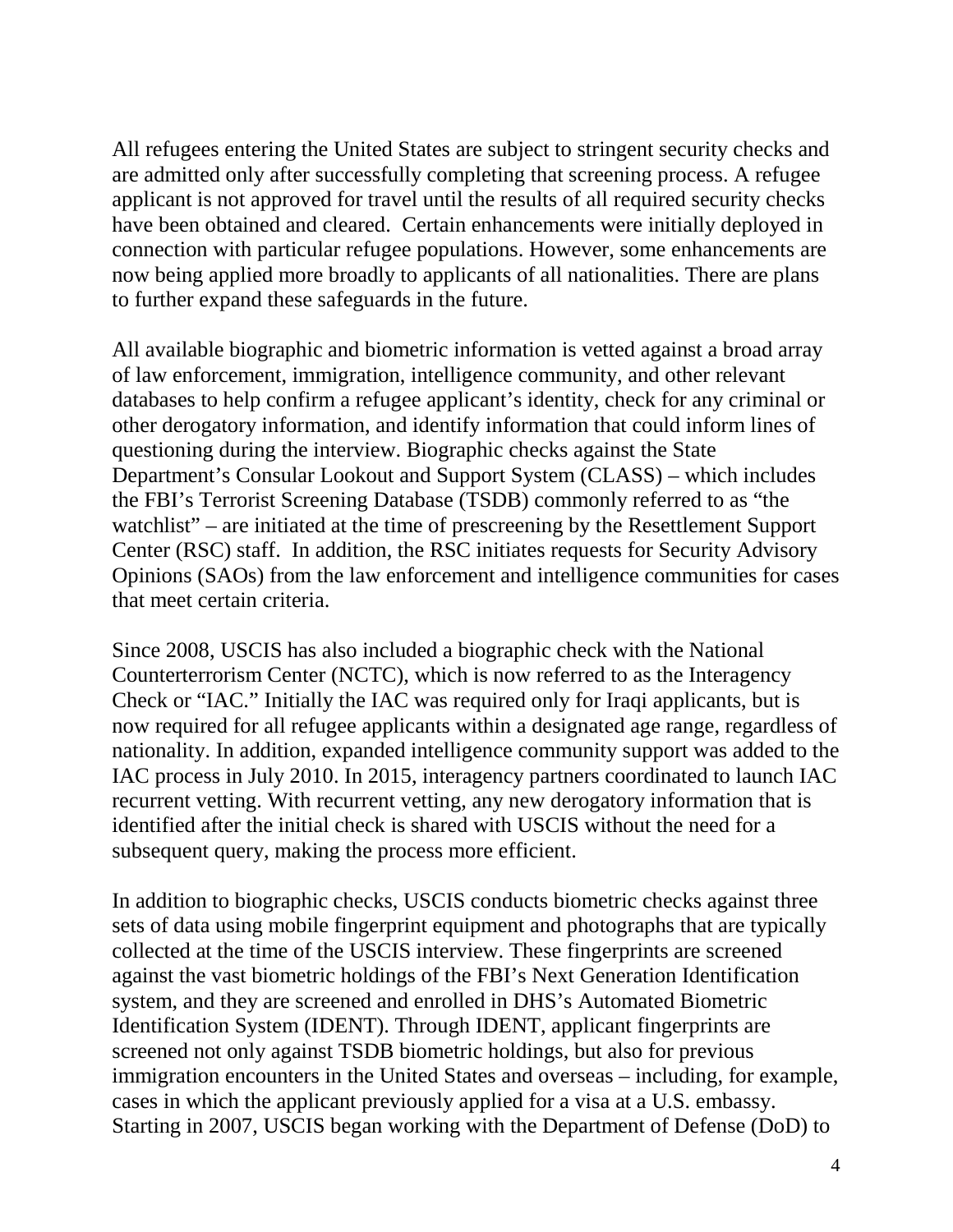augment biometric screening by checking against the DoD Automated Biometric Identification System (ABIS). ABIS contains a variety of records, including fingerprint records captured in theatre in Iraq, and is a valuable resource to identify a wide array of relevant information. Today, ABIS screening has been expanded to refugee applicants of all nationalities who fall within the prescribed age ranges.

USCIS has also created a Social Media Division within its Fraud Detection and National Security (FDNS) Directorate, building on pilot efforts that began in 2014. FDNS now screens refugee applicant data for select populations, including Syrian applicants, against designated social media. Given the value of social media vetting, FDNS continues to hone and expand its use to certain asylum applicants and additional populations in the refugee program. In addition, FDNS's Intelligence Division conducts classified research on select refugee cases. This information provides case-specific context, and can be used by the interviewing officer to inform lines of inquiry related to the applicant's eligibility and credibility. Taken together, these two efforts are now known as Enhanced FDNS Review.

Throughout the review process, FDNS engages with law enforcement and intelligence community members for assistance with identity verification, acquisition of additional information, and "de-confliction" to ensure USCIS activities will protect national security and not adversely affect any ongoing law enforcement investigations. When FDNS identifies terrorism-related information, it makes the appropriate nominations or enhancements to the Terrorist Identities Datamart Environment (TIDE), using standard interagency watchlisting protocols. Additionally, USCIS drafts and disseminates reports to U.S. law enforcement and intelligence agencies alerting the interagency to information that meets standing intelligence information requirements.

In addition to the expansion of Enhanced FDNS Review, since January 2017, USCIS has taken other steps to enhance the screening of refugee applicants. USCIS' Refugee Affairs Division (RAD) has initiated a program to "forwarddeploy" FDNS officers from its Security Vetting and Program Integrity (SVPI) Branch on certain refugee circuit rides overseas. These FDNS officers join certain refugee processing trips to work fraud and national security cases on the ground. FDNS officers working within RAD Headquarters offices also receive referrals from field officers to review cases where potential issues relating to fraud, national security, or public safety may be identified.

RAD has also piloted an automated Country of Origin Information tool to assist officers interviewing Syrian refugee applicants. This tool provides reliable,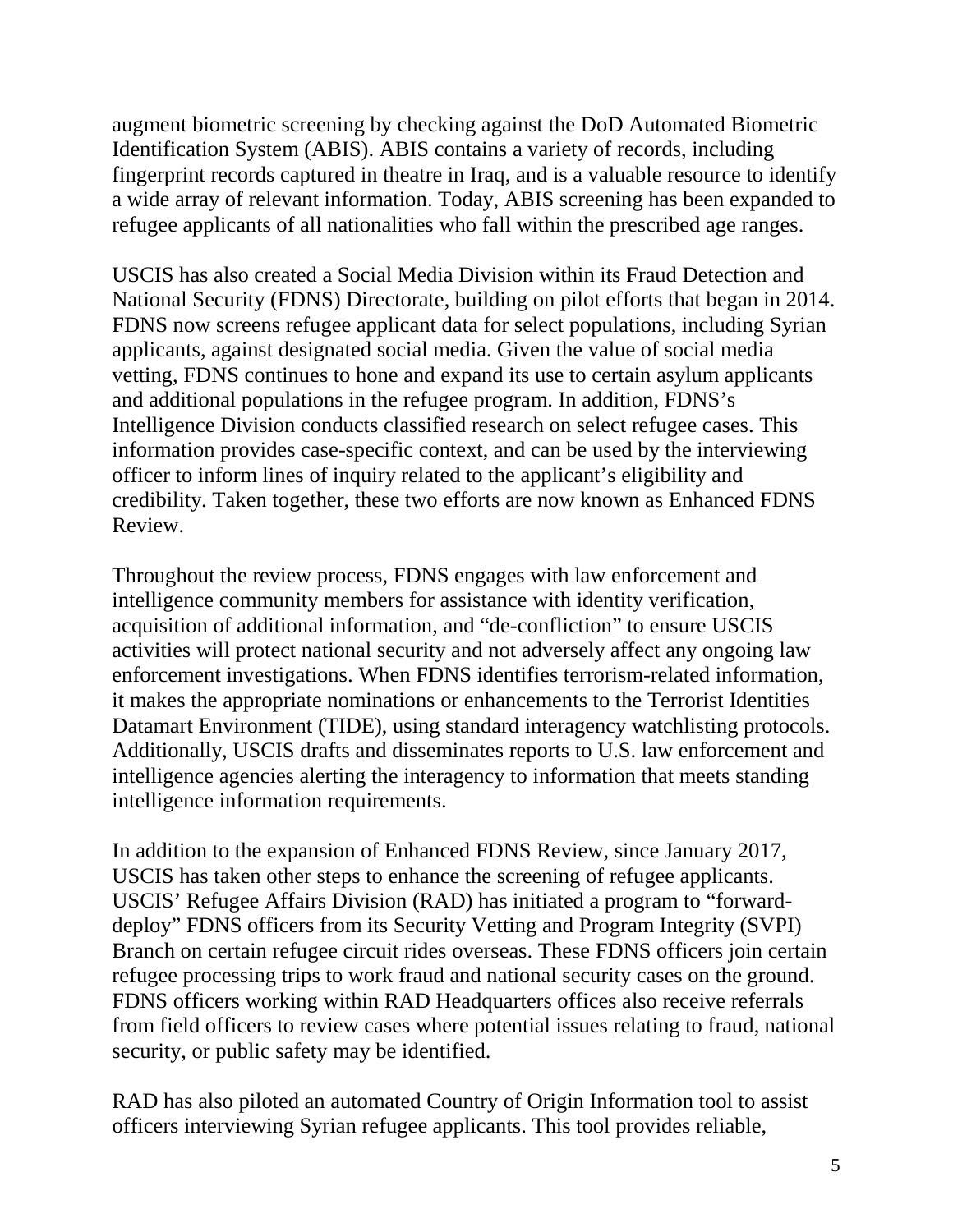specific, localized country of origin information regarding locations and events in Syria to enhance officers' ability to develop relevant lines of questioning, assess applicant credibility, and identify potential national security concerns and terrorism-related inadmissibility grounds.

In addition to the checks that are conducted prior to travel, refugee applicants are subject to vetting conducted by DHS colleagues at U.S. Customs and Border Protection's National Targeting Center-Passenger and the Transportation Security Administration's Secure Flight program prior to their admission to the United States.

Finally, while we have confidence in the vetting mechanisms currently employed to screen refugee applicants, we regularly face new challenges and identify new opportunities to improve and strengthen our protocols. As I mentioned above, under Executive Order 13780, USCIS continues to work with interagency partners to identify additional options for new screening mechanisms to enhance the existing suite of checks, along with other measures to safeguard the USRAP from fraud or abuse.

## **Refugee Admissions and the Asylum Processing Backlog**

In FY 2017, the USRAP admitted 53,716 refugees representing 76 nationalities. For FY 2018, the President has set the refugee admissions ceiling at 45,000. This ceiling takes into account the need to implement enhanced security and integrity measures. The ceiling also represents the recognition that our nation's humanitarian protection strategy extends beyond traditional refugee resettlement to the significant work being done by USCIS to process asylum claims for hundreds of thousands of claimants who already are in the United States, in our communities.

USCIS' current asylum backlog has reached nearly 300,000 cases and continues to grow. This is due to the surge of Central Americans to the United States' Southern border, beginning in FY 2013, which required prioritized processing of credible fear claims, as well as higher-than-anticipated asylum filings over the past few years.

Delays in the timely processing of asylum applications are detrimental to legitimate asylum seekers. Furthermore, while a series of security checks are initiated when an asylum application is filed, lingering backlogs can be exploited and used to undermine national security and the integrity of the asylum system. For example, the existence of significant backlogs may attract applicants who submit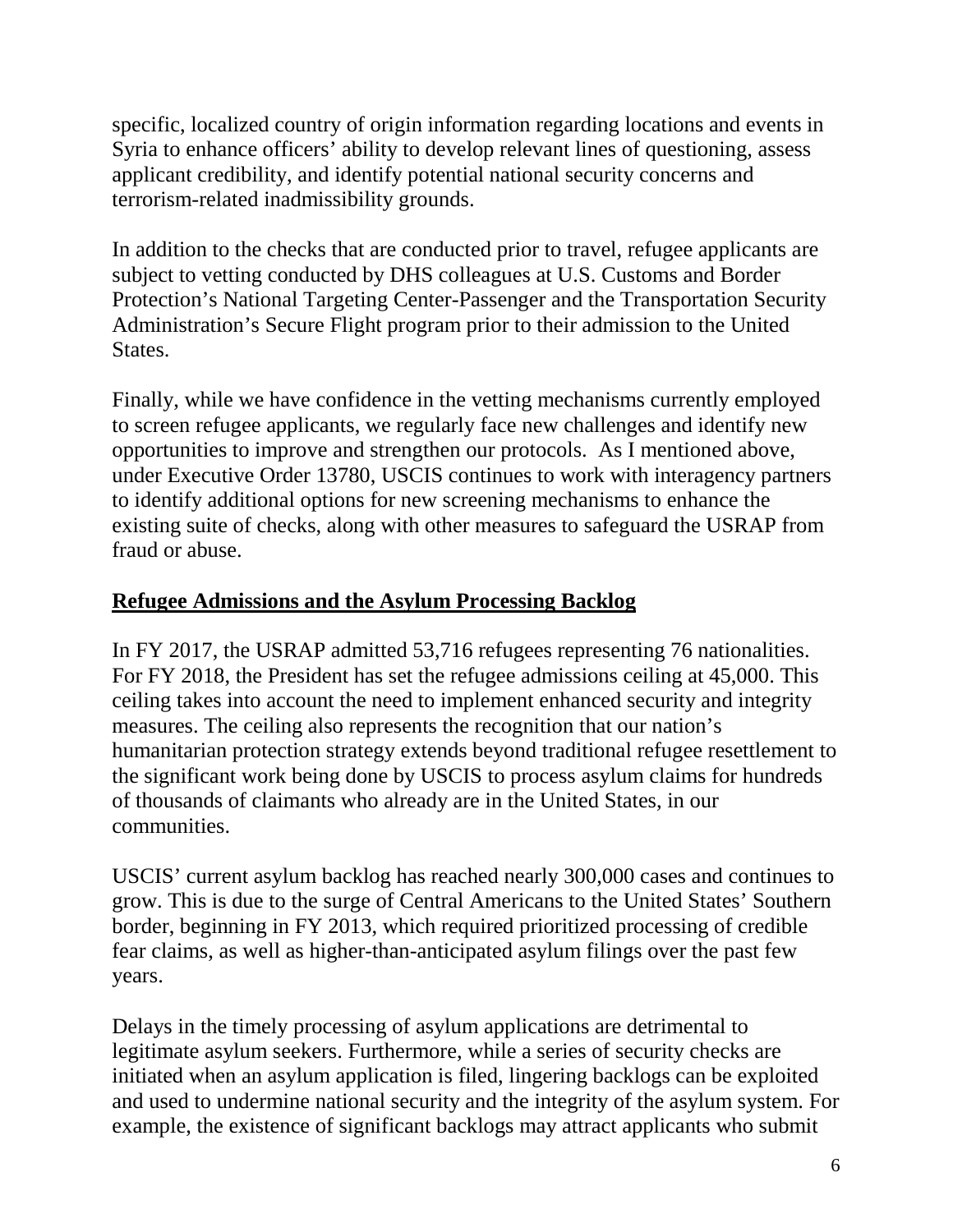frivolous asylum applications solely to obtain employment authorization, knowing that they will wait months or years in the backlog before their claim can be heard and denied.

Under the President's Executive Order on Border Security, DHS was directed to take action to "*allocate all legally available resources to immediately assign asylum officers to immigration detention facilities"* and to "*take all appropriate action to ensure that the … asylum provisions of Federal immigration law are not illegally exploited*." To this end, USCIS is identifying all available resources to begin to address the growing asylum backlog and prioritize the processing of asylum seekers domestically while discouraging frivolous filings. As we work to further staff the asylum program and identify efficiencies that do not compromise the security and integrity of the process, USCIS will deploy some of its refugee officers to support the asylum program, allowing USCIS to adjudicate thousands of additional asylum applications during the fiscal year.

Utilizing refugee officer staff to help process asylum cases will begin to mitigate the growing asylum backlog, while still providing a portion of USCIS resources to continue refugee processing activities.

# **Promoting Assimilation**

Assimilation facilitates the ability of refugees and asylees to make positive contributions to the United States and within the communities where they live. With these benefits in mind, USCIS is working to enhance efforts to promote refugee and asylee assimilation and integration. Improved assimilation of refugees and asylees will not only boost their ability to be successful in the United States, but will also help to better secure our communities by fostering a cohesive society based upon shared civic ideals, an appreciation of U.S. history, and an understanding of the English language.

USCIS is working to develop an informational brochure for refugees and asylees containing information on critical resettlement resources, including available English language learning opportunities, lawful permanent residence and citizenship application materials, and U.S. civic values. This brochure will be translated into several languages and distributed to refugees at designated ports of entry, to asylees through USCIS asylum offices, and through other appropriate and available channels.

USCIS is prepared to work closely with the State Department and other interagency partners to support a refugee admissions program of up to 45,000